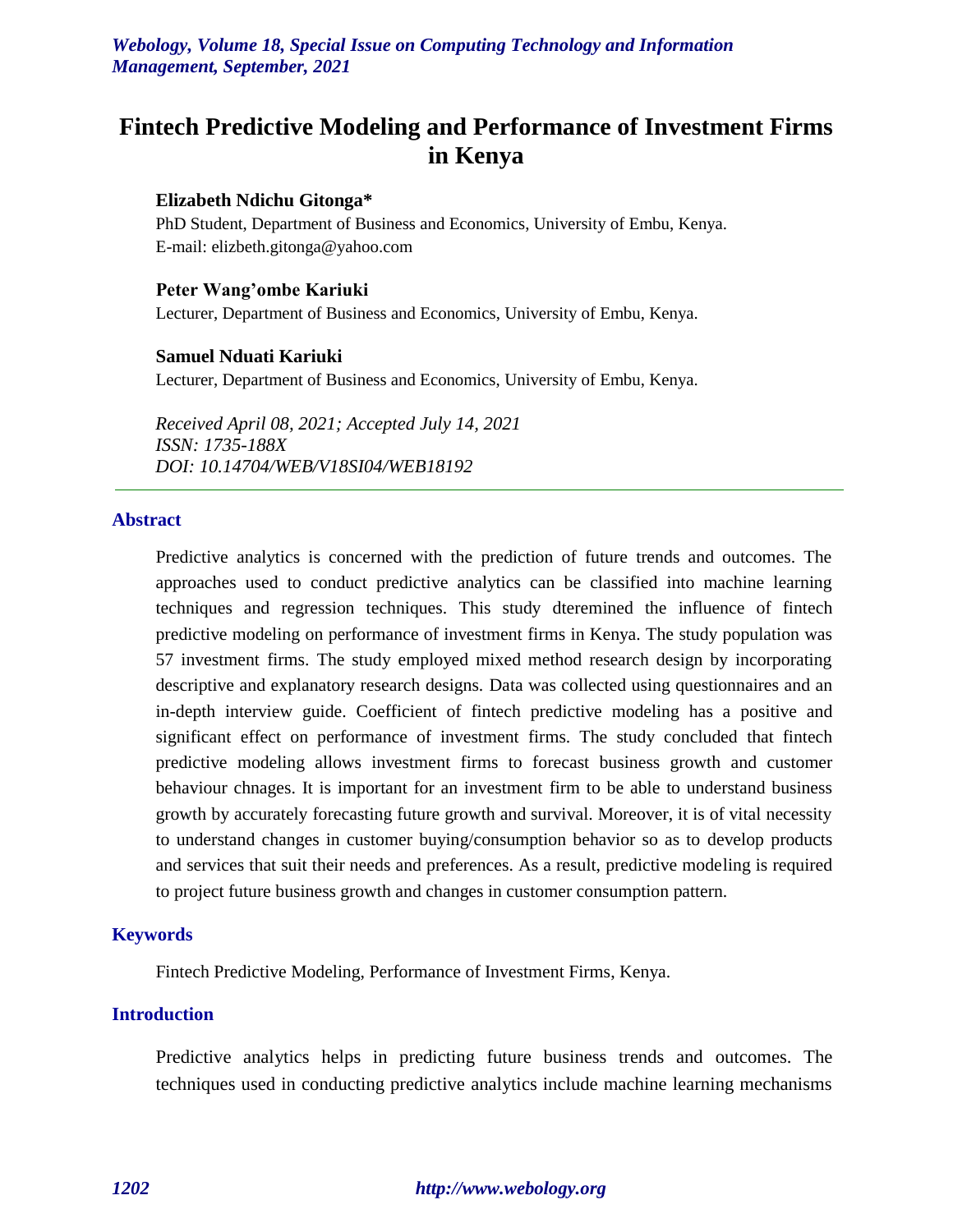and regression mechanisms (Nassif, 2015). Predictive modeling technologies uses algorithms trained with vast amounts of data to improve operational efficiency and financial performance of a firm. Predictive analytics is concerned with the prediction of future trends and outcomes. The approaches used to conduct predictive analytics can be classified into machine learning techniques and regression techniques (Nassif, 2015). Machine learning techniques have become increasingly popular in conducting predictive analytics due to their outstanding performance in handling large scale datasets with uniform characteristics and noisy data (Zerucha, 2016). Innovative predictive models have been applied successfully in several domains such as health care, cyber security, education, credit card fraud detection, social media, cloud computing, software measurement, quality and defect prediction, cost and effort estimation and software reuse. Some of predictive techiques include scoring technigues, data analsyiscs and cognitive computing.

Scoring techniques measures clients' credibility worthiness while predicting individual probability to make credit payments on time (Waller & Fawcett, 2013). Predictive modeling is popular in doing predictive analytics because of its ability to handle large sets of data with similar features (Zerucha, 2016). Data analytics techniques are employed in doing risk monitoring in order to check compliance. Predictive analytics also serve as mechanisms used in information management, estimating transaction reports and regulatory reports (Erman, 2017). While predicting assets behavior in financial modeling, Esteves and Duarte (2013) found that predictive modeling facilitates asset visualization in a firm. By adopting quantitative research design to establish how fintech is changing the world, Truong (2016) identified critical roles of machine learning predictive analytics in financial modeling and management. Predictive modeling is used to model firm's future financial performance.

Predictive analytics capture the parsing of vast databases containing the characteristics and transactions of billions of economic agents through advanced algorithms to derive patterns used to predict behavior and prices, and in the end mimic human judgment in automated decisions (Schaus, 2016). Related applications can automate credit approvals or advice, facilitate regulatory compliance and fraud detection, and automate the trading of financial assets.

Data analytics tools can be used for continuous risk monitoring and analysis as mean to enhance compliance. These technologies could serve as tools for information management as well as transactions reporting and regulatory reporting. For example, they can be used to identify virtual currency wallets associated with "bad actors" based on common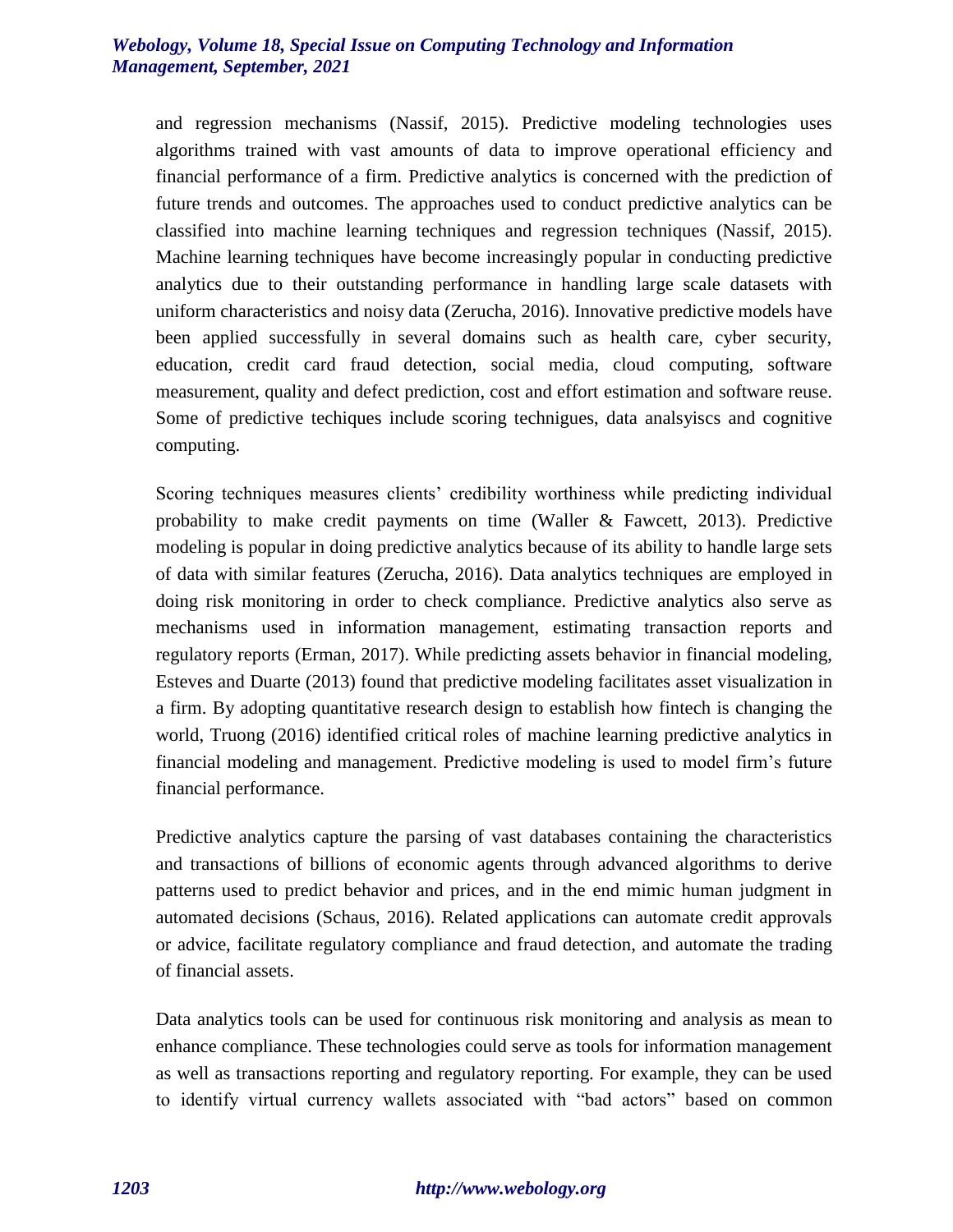technical information or transaction patterns (Erman, 2017). By identifying these wallets, public authorities will be able to identify which transactions involve illicit activities. Absent these tools, the analytics of increasing larger datasets would entail significant costs in time and labor with an added risk of human errors and omissions (Munohsamy, 2015).

Cognitive computing and artificial intelligence technologies enable data mining algorithms based on machine learning which can organize and analyze large sets of data. Machine learning can create self-improving and more accurate methods for data analysis, modeling and forecasting as needed, for example, for stress testing (Geranio, 2017). Machine learning predictive analytics enable the treatment of regulatory content as data, further permitting to manage it programmatically. These technologies may eventually be applied to track regulatory changes and even interpret new regulations.

In Kenya, research work on the fintech industry and digital revolution is also scarce in spite of witnessing the most rapid financial evolution of all time since 2007 when M-Pesa entered the market (Misati, *et al.,* 2019). Besides the developments in the mobile industry, credit-only institutions have equally blossomed in Kenya. Riding on advanced technology, both the mobile financial services and the credit-only institutions have progressively transformed payment services into cashless (mobile wallet) and invisible given their heavy reliance on non-brick and mortar relationships. Fintech services have led to the rapid emergence of financial application mobile apps in Kenya. Some of the notable mobile money solutions that have been launched include; M-Shwari, M-Co-op Cash, KCB M-pesa, M-kopa (Tala), Branch, Eazzy loan, Timiza, among others. Indeed, there is evidence to attest to the fact that new partnerships led to increase in the new accounts opened in the period 2012 to 2015, (IFC, 2017). As pointed out by Totolo, (2018), since the introduction of M-Shwari in 2012, which offers savings account and digital credit, the market for digital credit has expanded substantially beyond commercial banks to fintech firms and non-bank institutions. This study determined the influence of fintech predictive modeling on performance of investment firms in Kenya. The hypothesis is; fintech predictive modeling has no significant influence on performance of investment firms in Kenya.

# **Literature Review**

This paper is guided by the mean variance-portfolio theory. Mean variance-portfolio theory by Markowitz (1959) assumes that investors must make a balance between risks and returns of a proposed investment. The theory maximizes return by cautiously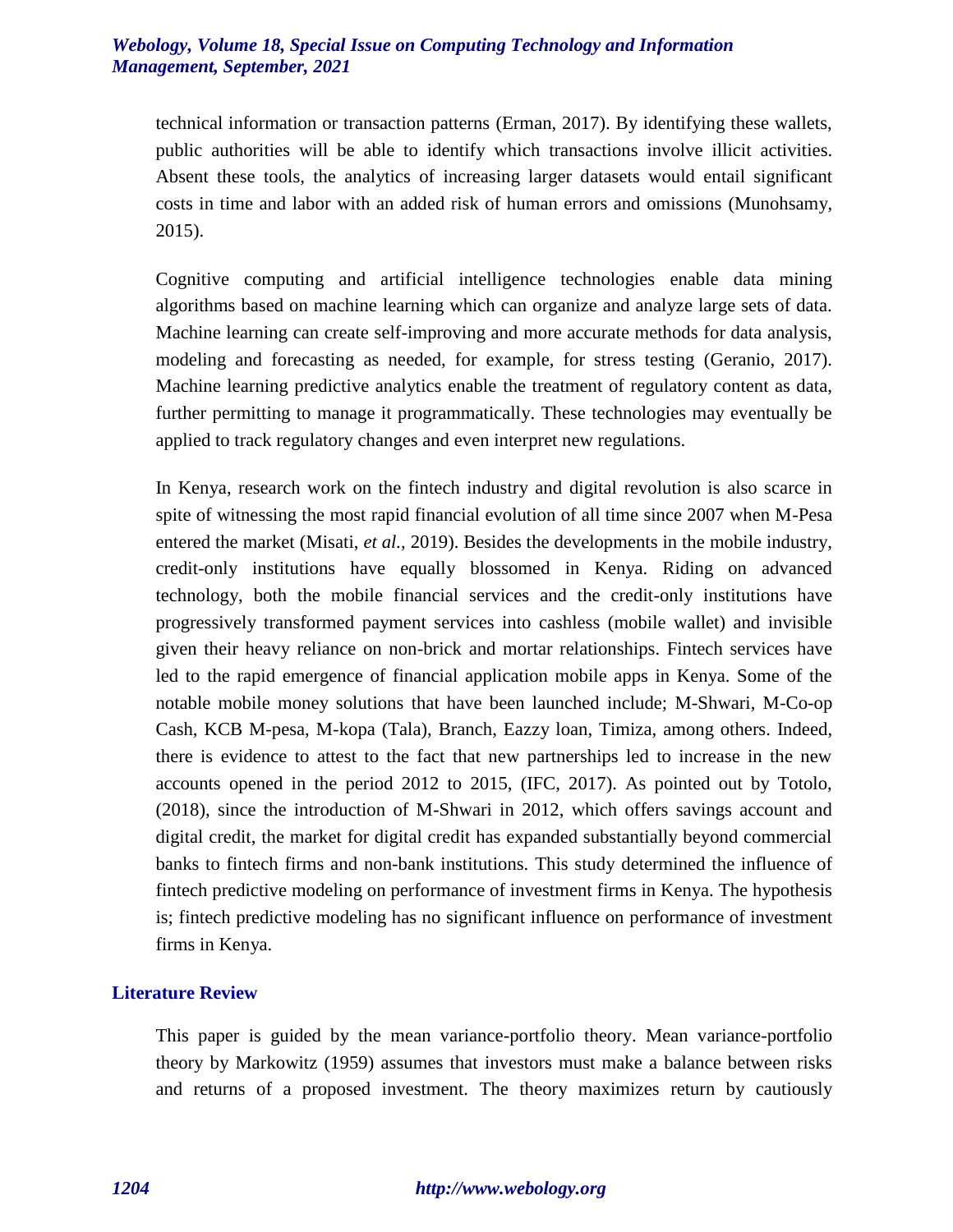selecting different portfolios. It is widely used in practice in the financial industry (Markowitz, 2009). A right combination of different assets maximizes returns (Sirucek & Křen, 2015). MVPT states that it is not enough just to look at the expected risk and return of one particular stock. By investing in more than one stock, an investor can obtain the benefits of diversification, a reduction in the volatility of the whole portfolio (Markowitz, 1959). The MVPT is a theory of investment which attempts to maximize portfolio expected return for a given amount of portfolio risk, or equivalently minimize risk for a given level of expected return, by carefully choosing the proportions of various assets. Mean variance-portfolio theory is widely used in practice in the financial industry (Markowitz, 2009).

The MVPT is a sophisticated investment decision approach that aids an investor to classify, estimate, and control both the kind and the amount of expected risk and return (Omisore, Yusuf & Christopher, 2011). Essential to the portfolio theory are its quantification of the relationship between risk and return and the assumption that investors must be compensated for assuming risk (Sirucek & Křen, 2015). By combining different assets whose returns are not perfectly positively correlated, MVPT seeks to reduce the total variance of the portfolio return. MVPT also assumes that investors are rational and markets are efficient. The fundamental concept behind the MVPT is that assets in an investment portfolio should not be selected individually, each on their own merits. Rather, it is important to consider how each asset changes in price relative to how every other asset in the portfolio changes in price (Rani, 2012).

The theory is applicable to this study as it highlights the need for asset portfolio modeling. An investment firm is able to choose the best portfolio through fintech. By using fintech, investment firms are able to manage their assets. Risk takers firms are able to invest in emerging financial technologies. Financial technologies that include block chain, peer to peer lending and machine learning predictive analytics can make turnaround for the investment firms by improving efficiency, payment mode, reducing cases of fraud while fostering financial growth.

By using advanced algorithms predictive modeling to predict behavioral trend and prices to facilitate automated decisions Schaus (2016) established that there is a significantly growing role of fintech in the modern economics and suggested the need to digitize business operations. Similarly, systems help automating credit approvals, facilitating fraud detection, and automating the trading of financial assets (Khan & Khan, 2011). Predictive analytics helps in predicting future business trends and outcomes. The techniques used in conducting predictive analytics include machine learning mechanisms

# *1205 http://www.webology.org*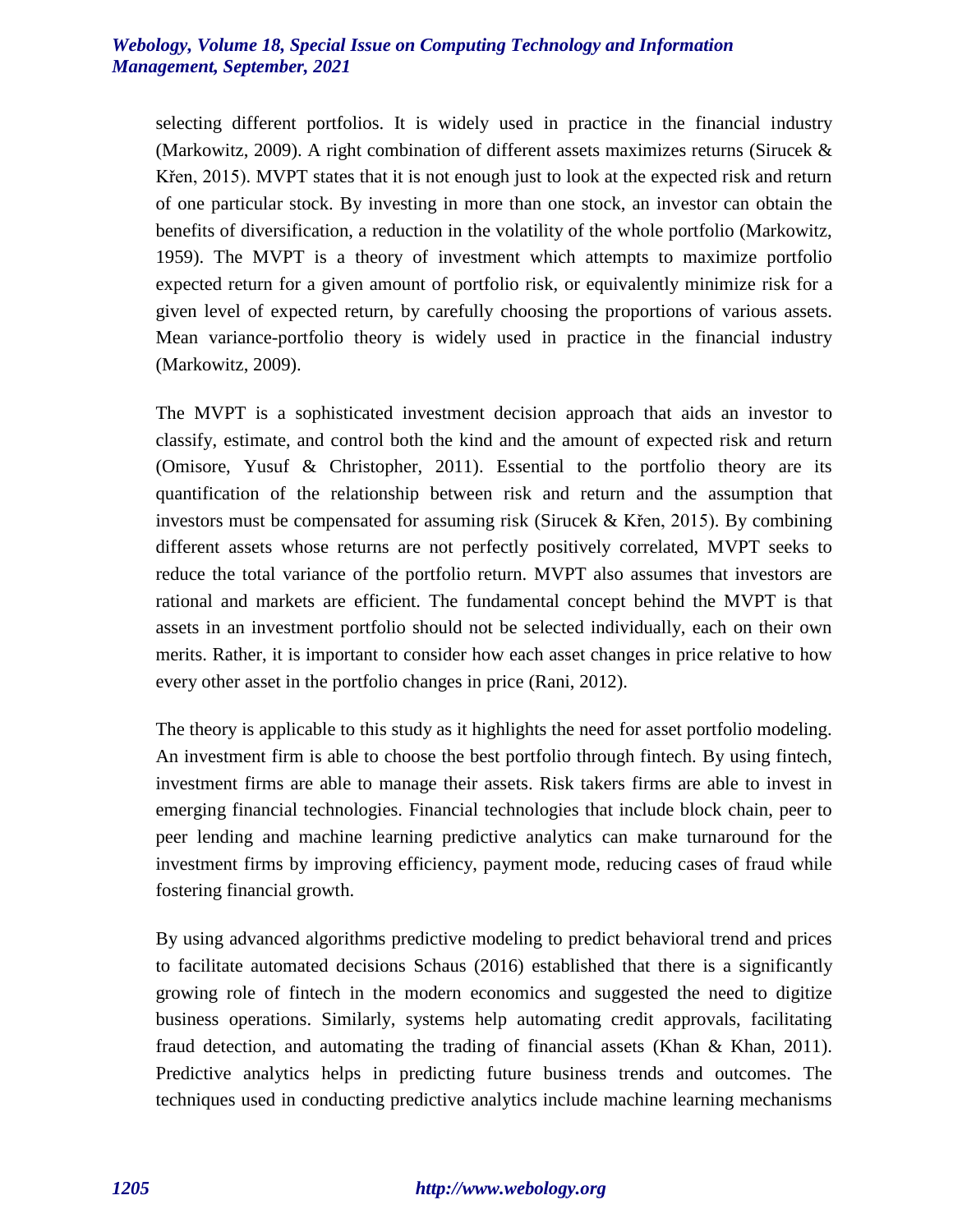and regression mechanisms (Nassif, 2015). Predictive modeling technologies uses algorithms trained with vast amounts of data to improve operational efficiency and financial performance of a firm.

Scoring techniques measures clients' credibility worthiness while predicting individual probability to make credit payments on time (Waller & Fawcett, 2013). Predictive modeling is popular in doing predictive analytics because of its ability to handle large sets of data with similar features (Zerucha, 2016). Data analytics techniques are employed in doing risk monitoring in order to check compliance. Predictive analytics also serve as mechanisms used in information management, estimating transaction reports and regulatory reports (Erman, 2017). While predicting assets behavior in financial modeling, Esteves and Duarte (2013) found that predictive modeling facilitates asset visualization in a firm. By adopting quantitative research design to establish how fintech is changing the world, Truong (2016) identified critical roles of machine learning predictive analytics in financial modeling and management. Predictive modeling is used to model firm's future financial performance.

Predictive analytics is concerned with the prediction of future trends and outcomes. The approaches used to conduct predictive analytics can be classified into machine learning techniques and regression techniques (Nassif, 2015). Machine learning techniques have become increasingly popular in conducting predictive analytics due to their outstanding performance in handling large scale datasets with uniform characteristics and noisy data (Zerucha, 2016). Innovative predictive models have been applied successfully in several domains such as health care, cyber security, education, credit card fraud detection, social media, cloud computing, software measurement, quality and defect prediction, cost and effort estimation and software reuse. The hypothesis (H**04)** tested is; fintech predictive modeling has no significant influence on performance of investment firms.

Using qualitative and Delphi method approach Lee, Jang and Park (2017) predicted that the performance of investment firms was influenced by the ability of the firm to predict future business trends. To estimate impact of predictive modeling on business profitability, Andrés, Lorca and Bahamonde (2004) found that predictive modeling helped in forecasting customer behavioral trends, trend of price, change in taste and preference and financial growth. In another study on data and information visualization methods, Khan and Khan (2011) found that information visualization methods significantly helped companies in predicting investment outcomes. However, the study failed to measure effects brought by information visualization on firm' performance.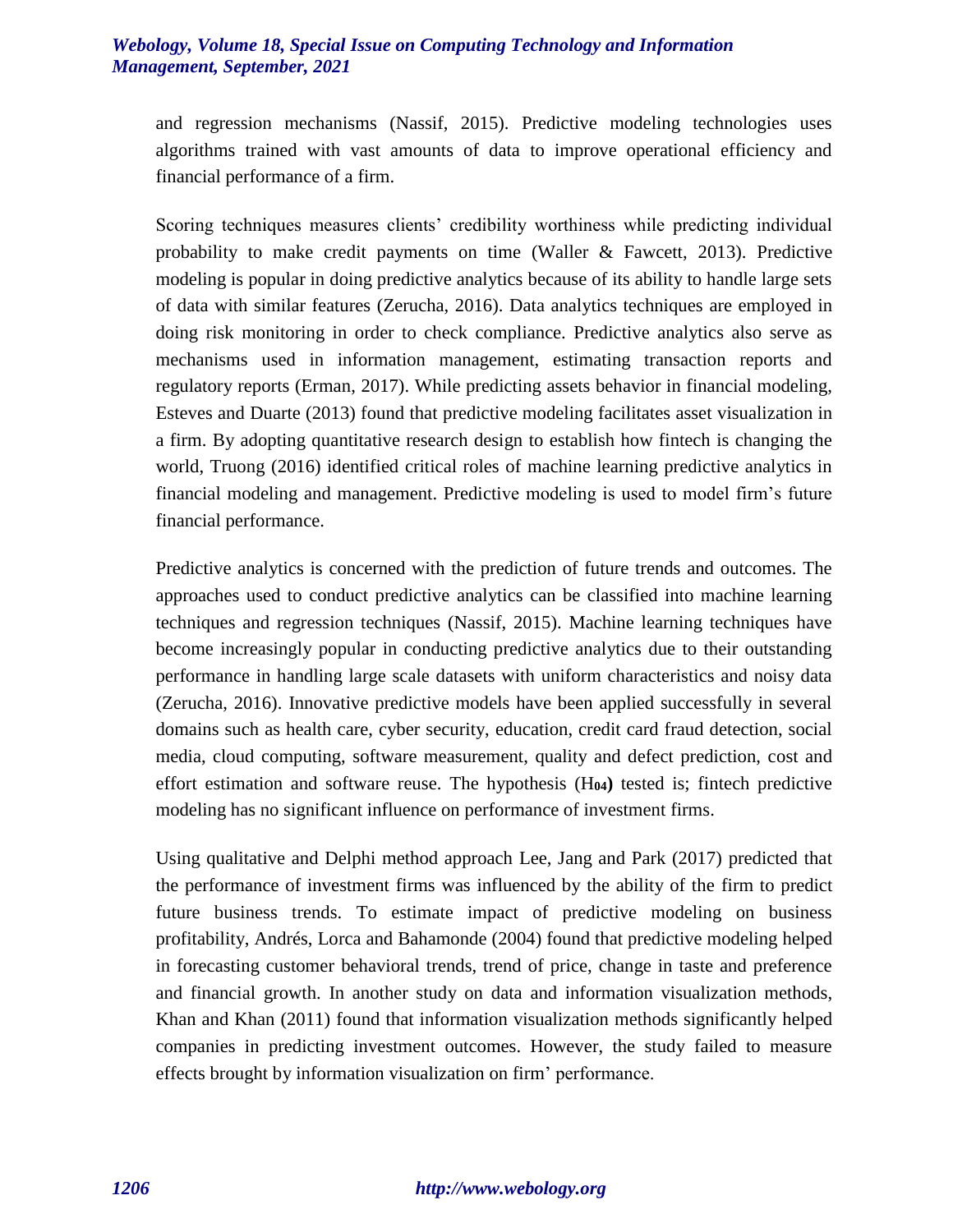Soriano (2017) undertook a study on factors driving financial inclusion and financial performance in Fintech new ventures. Primary data was collected from 63 Fintech startups from Southeast Asia, India and Africa and ran multi-variate regression and binomial logit models to quantify the main effects of these factors. The results showed that founders with prior financial services experience, the degree of customer centricity in the firm's business model, and strategic partnerships with financial institutions and e-commerce firms, had a significant and positive correlation with financial inclusion (as measured by Active Customers) and financial performance (as measured by Annual Revenue). A qualitative analysis of 4 Fintech startups from the data sample demonstrated that other factors such as scalability, prior startup experience, and type of product sold (pull vs. push) are also critical to the startups' success, and provide insights for further empirical research. The study did not indicate how fintech services influence firm performance.

#### **Research Methodology**

The study employed descriptive and explanatory research designs. The target population was 57 investment firms that have integrated fintech in their business operations. A census of all the 57 investment firms was conducted. Primary data were collected using a structured questionnaires and in-depth interview guide. Qualitative data were analyzed using content analysis technique. Content analysis categorizes phrases, describe the logical structure of expressions and ascertain associations, connotations, denotations, elocutionary forces and other interpretations. Quantitative data was analyzed using inferential statistics specifically the structural equation modeling (SEM).

#### **Research Findings and Discussion**

Data analysis entailed structural equation modeling. SEM results as shown in Table 1 show that the influence of fintech predictive modeling on performance of investment firms is significant  $(R^2 = .817, p < 0.05)$ , implying that 81.7 percent of variation in performance of investment firms is explained by fintech predictive modeling.

|                            |                 |                  |  | <b>Estimate</b> | S.E. | C.R.  | P-value  |
|----------------------------|-----------------|------------------|--|-----------------|------|-------|----------|
| Firm performance           | $\leftarrow$    | FPM1             |  | .232            | .074 | 3.121 | $.002**$ |
| Firm performance           | $\leftarrow$    | FPM <sub>2</sub> |  | .033            | .069 | .481  | .631     |
| Firm performance           | <---            | FPM3             |  | .075            | .055 | 1.373 | .170     |
| Firm performance           | <---            | FPM4             |  | .434            | .105 | 4.148 | $.001**$ |
| Firm performance           | <---            | FPM5             |  | .046            | .044 | 1.045 | .296     |
| Firm performance           | $\leftarrow$ -- | FPM <sub>6</sub> |  | .156            | .077 | 2.028 | $.043*$  |
| Firm performance           | <---            | FPM7             |  | .229            | .057 | 4.024 | $.001**$ |
| Firm performance           | <---            | FPM8             |  | .008            | .048 | .165  | .869     |
| Firm performance           | <---            | FPM9             |  | .100            | .039 | 2.534 | $.011*$  |
| Firm performance           | <---            | FPM10            |  | .044            | .037 | 1.189 | .234     |
| Firm performance           | <---            | FPM11            |  | .196            | .055 | 3.529 | $003**$  |
|                            | <b>Estimate</b> |                  |  |                 |      |       |          |
| <b>Squared correlation</b> | .814            |                  |  |                 |      |       |          |

**Table 1 Influence of Fintech Predictive Modeling on Performance of Investment Firms**

\*\*Significant at 0.05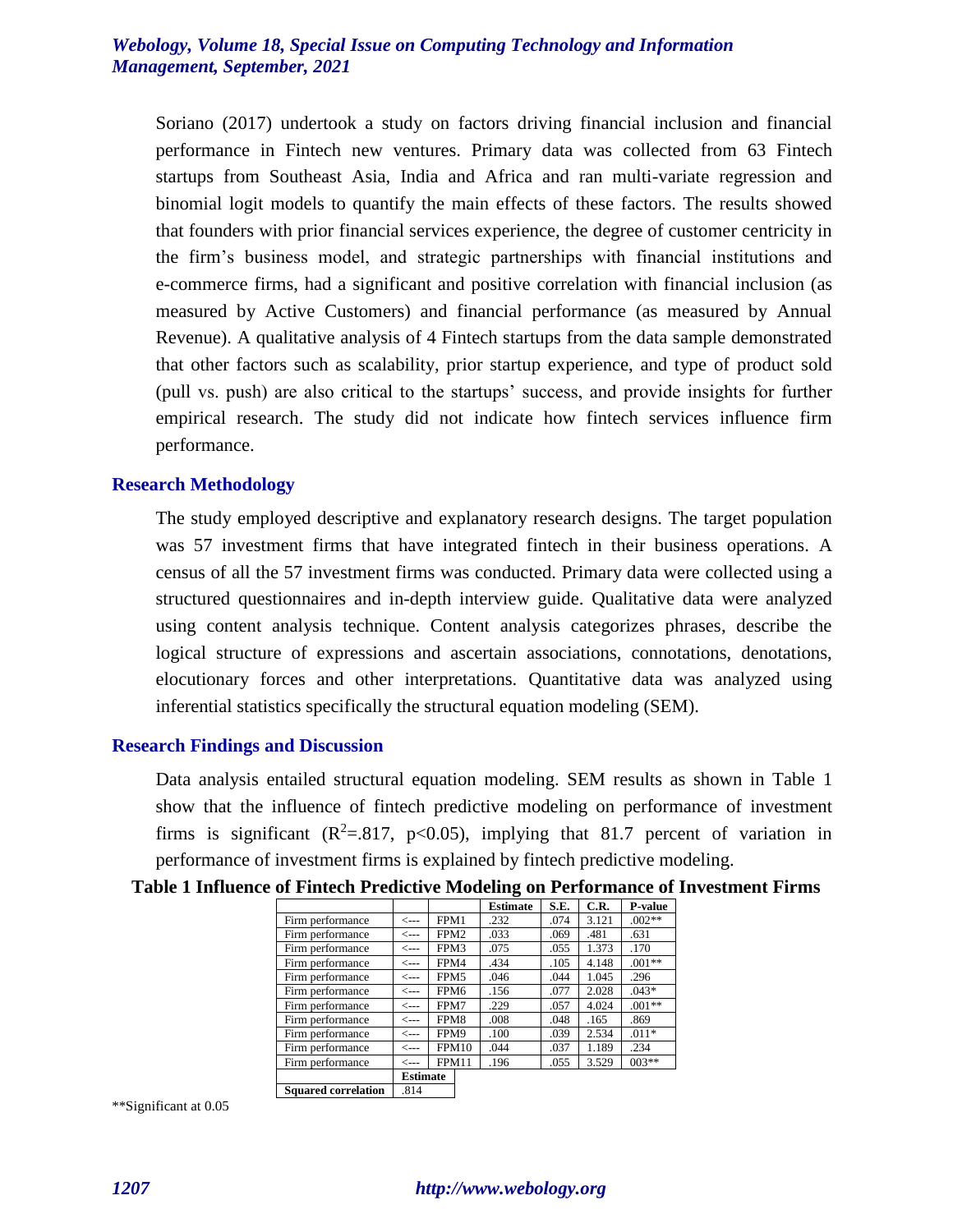Where

FPM1= Investing in new risk pools is helping the firm counter attack fraudsters

FPM2= Sensors technologies are helping the firm to quickly verify documents.

FPM3= Predictive modeling is helping the firm generate investment advice.

FPM4= Predictive modeling technology is making the firm do credit decisions faster and easily.

FPM 5= Predictive modeling is facilitating fraud detection in the firm.

FPM 6= Predictive modeling is making asset trading quick and reliable.

FPM 7= Predictive analytics is helping the firm predict the trend of future prices and customer behavior.

FPM 8= Predictive analytics is helping the firm process large amount of data with uniform and noisy characteristics.

FPM 9= Data analytics tools are helping the firm model business risks.

FPM 10= Cognitive computing is allowing firms analyze large sets of data in short time.

FPM11= Predictive analytics is helping firms track regulatory changes and even interpret the new regulations.

Model results indicate that the coefficient of the statement that investing in new risk pools help firm counter attack fraudsters is positive and significant  $(\beta = .232, \text{ P} < 0.05)$  with firm performance. The beta coefficient of.232 suggests that a unit change in the investment in new risk pools with high returns leads to.232 units change in performance of investment firms. The coefficient of the statement that sensors technologies in quickly verifying documents and performance of investment firms have a positive but insignificant relationship (β=.033, P>0.05). The coefficient of the statement that predictive modeling has helped the firm generate investment advice also has a positive but insignificant relationship ( $β = .075$ ,  $P > 0.05$ ) with firm performance.

The coefficient of the statement that predictive modeling technology is making the firm do credit decisions faster and easily is positively and statistically significant with performance of investment firms ( $\beta$ =.434, P<0.05) implying that a unit increase in the use of predictive modeling technology to do credit decisions faster leads.434 unit increase in performance of investment firms. The coefficient of the statement that predictive modeling is facilitating fraud detection in the firm is positively but significantly related with firm performance ( $\beta$ =.046, P>0.05). Further, the coefficient of the statement that predictive modeling is making asset trading quick and reliable has a positive and significant ( $\beta$ =.156, P<0.05) relationship with performance of investment firms implying that a unit increase in the use of predictive modeling in quickly and reliably undertaking asset trading results with.156 unit change in the performance of investment firms.

#### *1208 http://www.webology.org*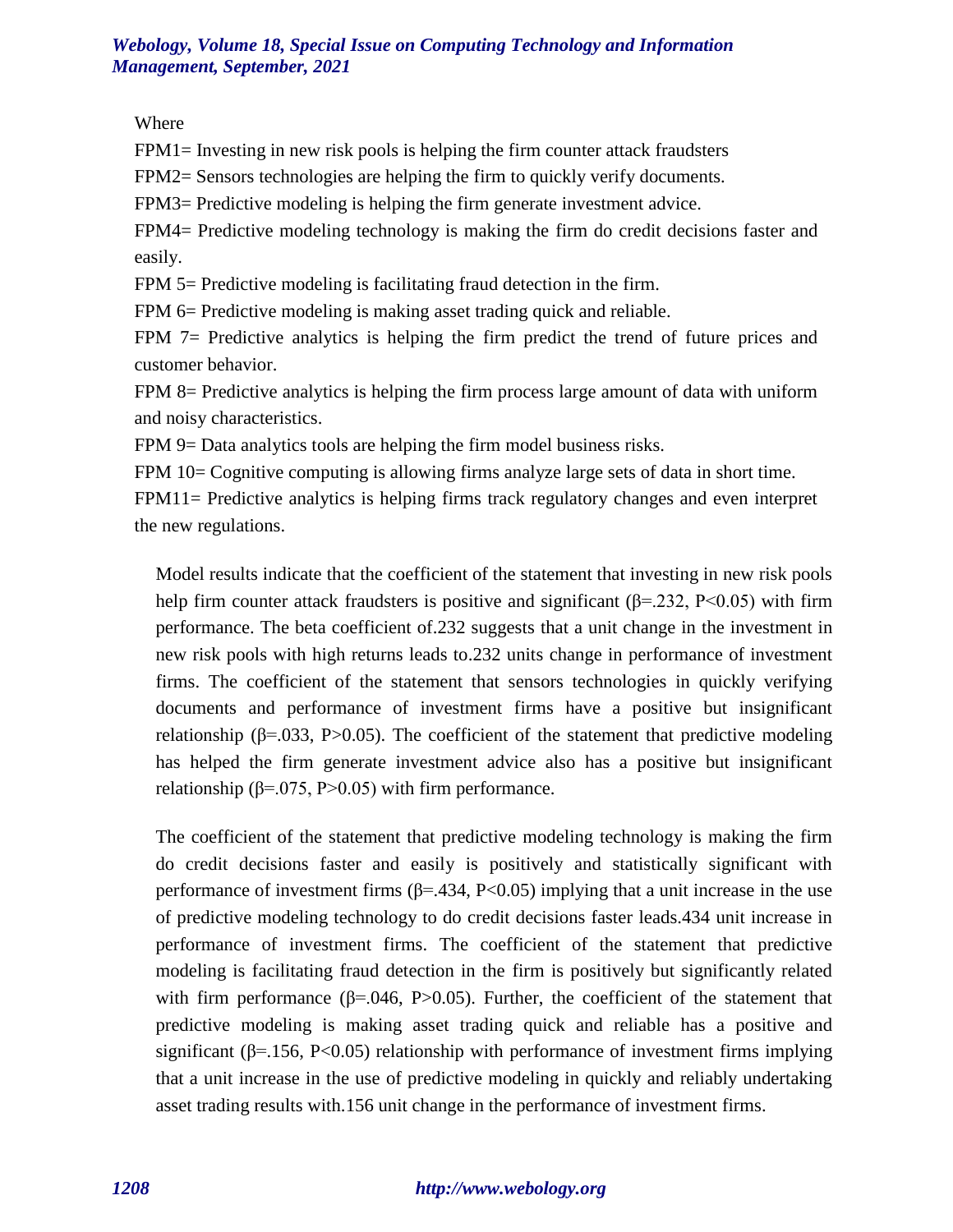The coefficient of the statement that predictive analytics is helping the firm predict the trend of future prices and customer behavior has a positive and significant relationship with performance of investment firms  $(\beta = .229, P < 0.05)$  implying that the ability of a firm to predict future business trends helps it plan and make desirable investment decisions hence higher performance. The coefficient of the statement that predictive analytics is helping the firm process large amount of data with uniform and noisy characteristics has a positive but insignificant relationship with performance of investment firms  $(\beta = .008, )$  $P > 0.05$ ).

The coefficient of the statement that use of data analytics tools to model business risks is positive and statistically significant with performance of investment firms  $(\beta = 100,$ P<0.05) implying that unit increase in the use of data analytics tools to model business risks results to.100 unit improvement in performance of investment firms. However, the coefficient of the statement that use of cognitive computing to analyze large sets of data in short time is positively but statistically insignificantly related to performance of investment firms ( $β=0.044$ ,  $P>0.05$ ). It was also found that the coefficient of the statement that use of predictive in track regulatory changes and even interpret the new regulations. is positively and statistically significant with performance of investment firms  $(\beta = 196,$ P<0.05) implying that unit increase in the use of predictive in track regulatory changes results to.196 unit improvement in performance of investment firms.

Coefficient of fintech predictive modeling is positively and significantly related to performance of investment firms. Fintech payment techniques are significant predictor performance of investment firms. The null hypothesis that fintech predictive modeling has no significant influence on performance of investment firms in Kenya was rejected and conclusion made that fintech predictive modeling influences performance of investment firms. In an interview session with investment managing director 2, he had this to say;

*"…predicting modeling allows a firm to predict customer behavioral changes and growth of business. Scoring techniques measures clients' credibility worthiness while predicting individual probability to make credit payments on time. Data analytics techniques are employed in doing risk monitoring in order to check compliance. Predictive analytics also serve as mechanisms used in information management, estimating transaction reports and regulatory reports."* Managing Director 2 [Key Informant, 2019].

Predictive modeling can be employed by an investment firm to predict customer behavioral trend and prices to facilitate automated decisions. Predictive analytics helps in predicting future business trends and outcomes. Similarly, predictive modeling help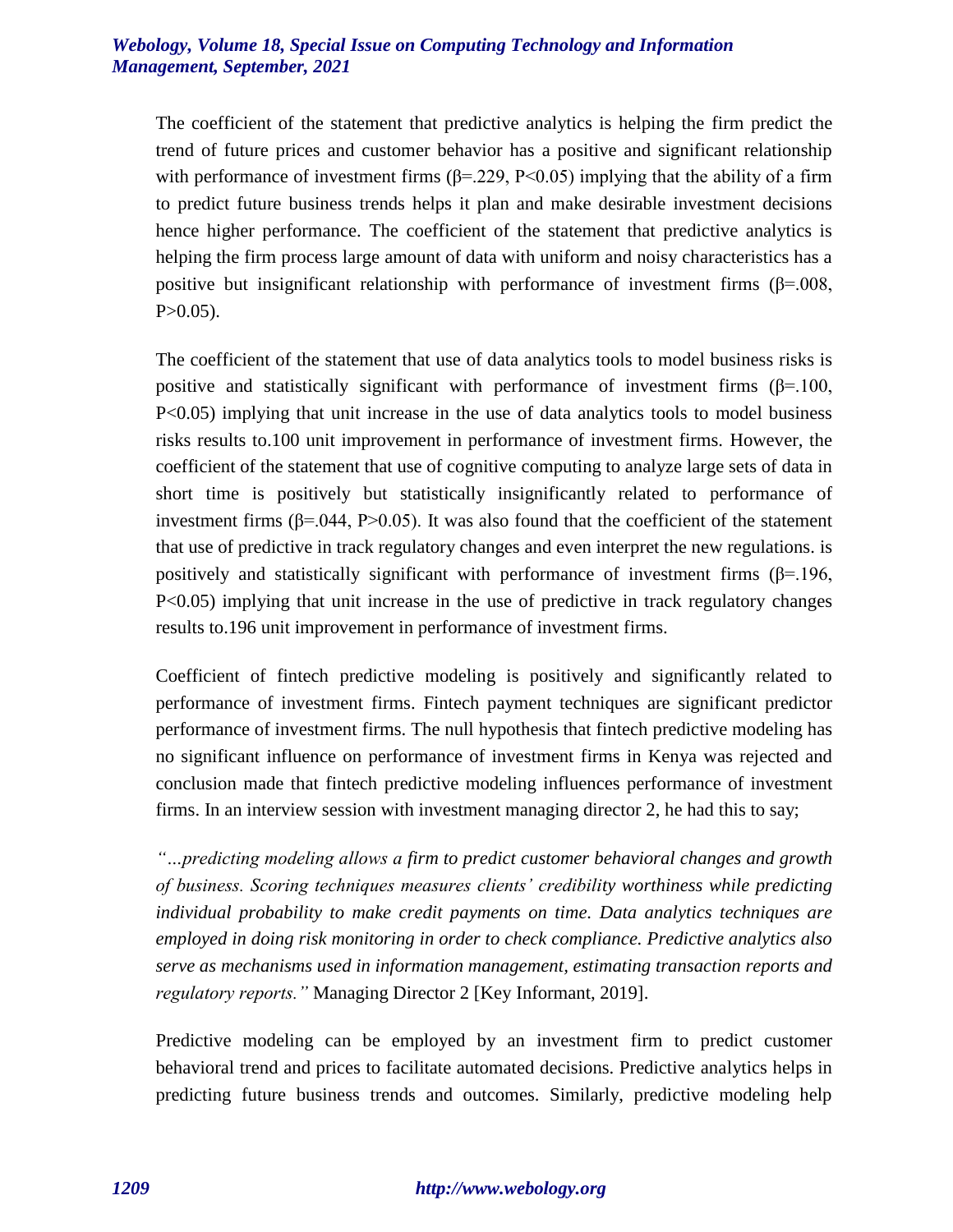automating credit approvals, facilitating fraud detection, and automating the trading of financial assets. The results agree with Khan and Khan (2011) that information visualization methods significantly helped companies in predicting investment outcomes. Predictive modeling technologies uses algorithms trained with vast amounts of data to improve operational efficiency and financial performance of a firm. Scoring techniques measures clients' credibility worthiness while predicting individual probability to make credit payments on time. Predictive modeling is popular in doing predictive analytics because of its ability to handle large sets of data with similar features. The results concur with Esteves and Duarte (2013) that predictive modeling facilitates asset visualization in a firm. The results also agree with Truong (2016) that predicting modeling plays a critical role in financial modeling and management. Predictive modeling is used to model firm's future financial performance. According to Jang and Park (2017) a firm is able to predict future business trends. Moreover, Andrés, Lorca and Bahamonde (2004) noted that predictive modeling helped in forecasting customer behavioral trends, trend of price, change in taste and preference and financial growth.

#### **Conclusion and Recommendations**

The study concluded that fintech predictive modeling allows investment firms to forecast business growth and customer behaviour chnages. Predictive modeling involves the analysis of large datasets to make inferences or identify meaningful relationships and the use of these relationships to better predict future events. It uses statistical tools to separate systematic patterns from random noise, and turns this information into business rules, which should lead to better decision making. Moreover, change in customer consumption behavior can be modeled using fintech predictive technologies. Fintech predictive modeling help investment firms design and implement a financial analytics solution in order to improve business growth forecast accuracy. As part of the scope, predictive modeling, provide strategic advice to the internal clients, and transform how they interact with their clients through leveraging dynamic and interactive dashboards, rather than the conventional excel-based and paper-based approach. Predictive analytic techniques, credit scoring models and other sophisticated statistical models are often employed by financial institutions to understand and manage the risk of their loans and lending portfolios.

The use of fintech services demands sufficient financial resources. However, it was concluded in the study that the allocation of financial resources to fintech services among majority of investment firms is not sufficient. Sufficient financial resources are required to acquire various fintech services, install the fintech services, periodically update the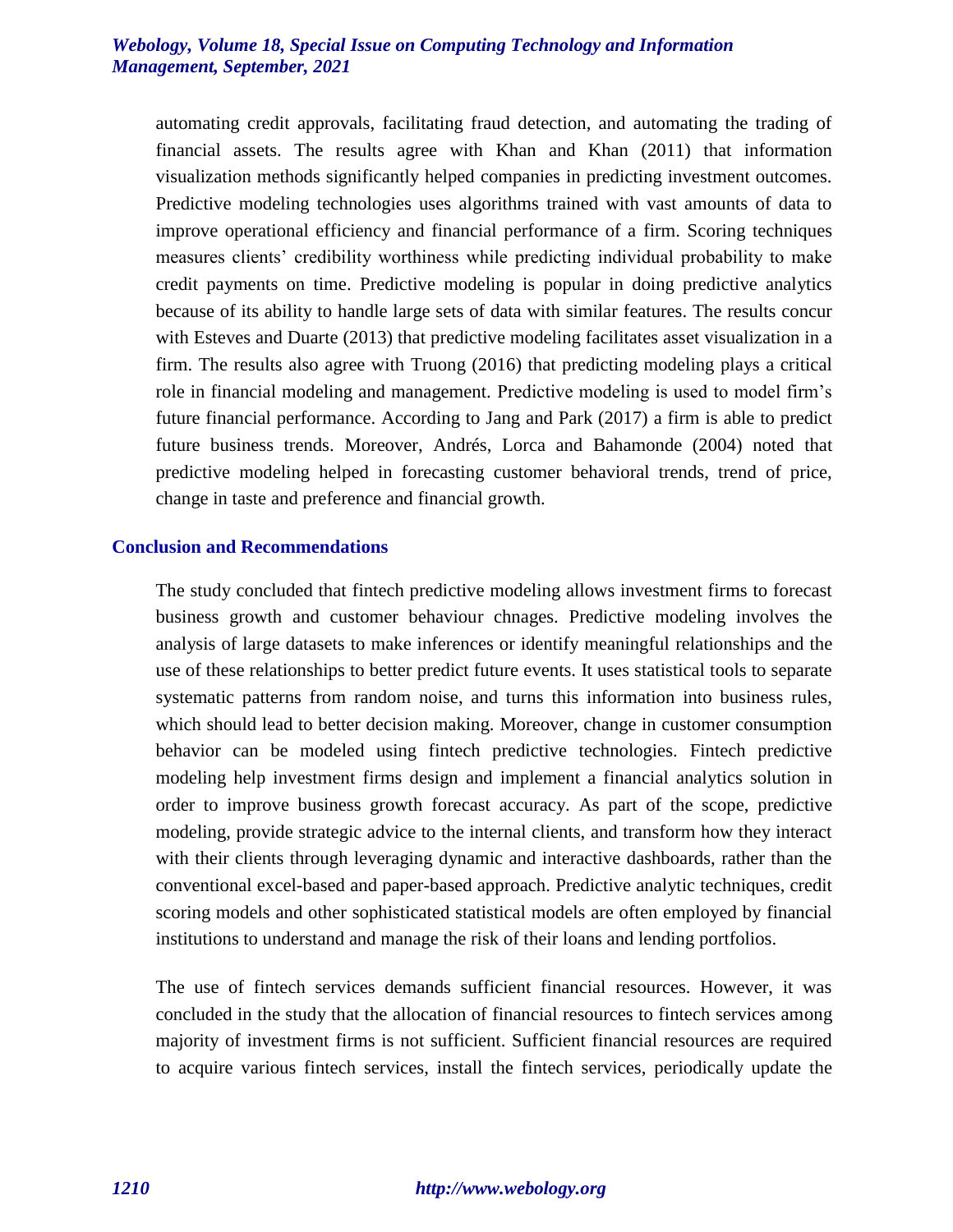systems, and maintain the systems. Moreover, lots of financial resources are required to pay fintech specialist and experts that operate and maintain fintech services.

It is important for an investment firm to be able to understand business growth by accurately forecasting future growth and survival. Moreover, it is of vital necessity to understand changes in customer buying/consumption behavior so as to develop products and services that suit their needs and preferences. As a result, predictive modeling is required to project future business growth and changes in customer consumption pattern. The study recommends that investment firms may consider expanding the use of predictive modeling techniques to include businesses survival analysis methods in forecasting business growth in order to make informed investment decisions. The techniques may include use of businesses survival analysis methods to project business existence and using machine learning algorithm to predict customer future consumption pattern. Fintech predictive modeling methods can also be employed to detect impending financial fraud in an organization.

#### **References**

- Andrés, J.D., Lorca, P., & Bahamonde, A. (2004). The use of machine learning algorithms for the study of business profitability. *The International Journal of Digital Accounting Research, 4*(8), 99-124.
- Erman, C. (2017). Financial technologies effect on financial services from an open innovation perspective. *Journal of the econometric society*, *59*(2), s68-83.
- Esteves, D., & Duarte, J.C. (2013). Prediction of assets behavior in financial series using machine learning algorithms. *International Journal of Advanced Research in Artificial Intelligence*, *2*(11), 1-52.
- Geranio, M. (2017). The Governance of Exchanges. In *Evolution of the Exchange Industry*, Springer, Cham, 83-97.
- IFC, (2017). How Fintech is reaching the poor in Africa and Asia: A start-up perspective, Note 34. https://www.ifc.org, International Finance Corporation.
- Khan, M., & Khan, S.S. (2011). Data and information visualization methods, and interactive mechanisms: A survey. *International Journal of Computer Applications*, *34*(1), 1-14.
- Lee, J., Jang, D., & Park, S. (2017). Deep Learning-Based Corporate Performance Prediction Model Considering Technical Capability. *Sustainability*, *9*(6), 1-12.
- Markowitz H.M. (1959). Portfolio Selection: *Efficient Diversification of Investments*. John Wiley & Sons, New York.
- Markowitz, H.M. (2009). Modern Portfolio Theory, Financial Engineering, and Their Roles in Financial Crises. *In CFA Institute Conference Proceedings Quarterly*, *CFA Institute, 26*(4), 1-6.
- Misati, R.N., Kamau, A., Kipyegon, L., & Wandaka, L. (2019). Is the Evolution of Fintech/Digital Financial Services Complementary to Bank Performance in Kenya?.

#### *1211 http://www.webology.org*